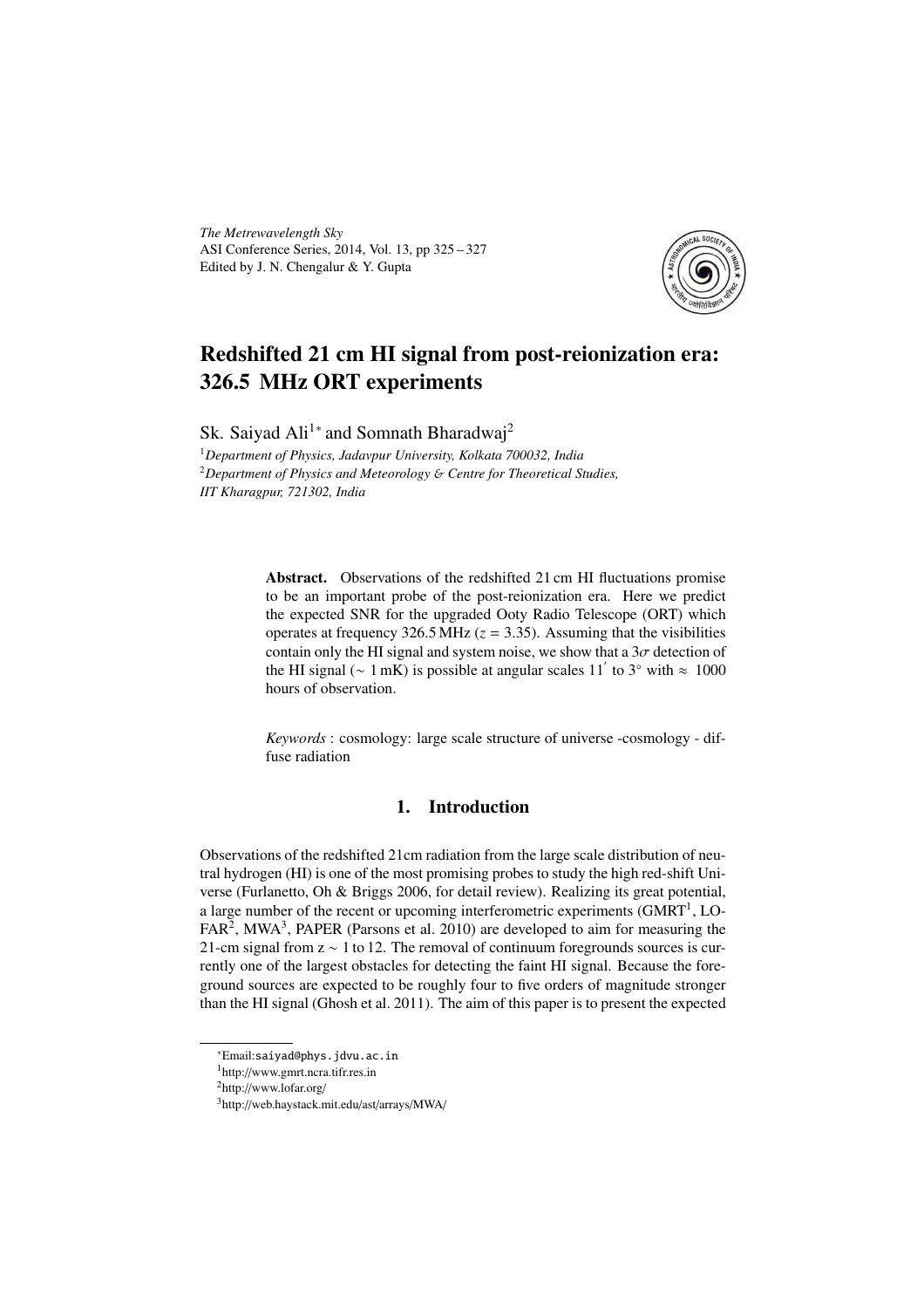

Figure 1. This figure shows the signal to noise ratio (SNR) as function of baseline U for different integration times are indicated. The horizontal line is for  $SNR = 3$  (left panel) and  $SNR = 5$  (right panel).

21 cm from  $z = 3.35$ . and discusses the possibility of its detection with the upgraded ORT. We use the LCDM cosmology with parameters:  $(\Omega_{m0}, \Omega_b h^2, \Omega_{\Lambda 0}, h, n_s, \sigma_8)$  = (0.30, 0.024, 0.7, 0.7, 1.0, 1.0). A brief outline of the paper follows. Section 2 introduces the upgraded ORT as a radio interferometer and presents model prediction for the SNR. Section 3 contains the conclusions.

## 2. The ORT, the measured visibilities and SNR predictions

The upgradation of the Ooty Radio Telescope (ORT), as a Radio interferometer, is being carried out in two different stages with two nearly independent systems, namely Phase I and Phase II (Ali & Bharadwaj 2013, for detail discussions). ORT baseline distribution is 1-D and we assume that they are along the length of the cylinder (*x* axis, for our convenience). We then have the baselines  $U_1 = \left(\frac{d}{\lambda}\right)\hat{i}$ ;  $U_2 = 2U_1$ ;  $U_3 =$  $3U_1$ ; ...  $U_{N_A-1} = (N_A - 1)U_1$  for which the visibilities  $V(U, v)$  are recorded. Here *d* is the two antennas separation in terms of  $\lambda$ . Any baseline  $U_n$  occurs  $M_n = (N_A - n)$ times in the array. We have investigated the SNR for detecting the HI signal under the assumption that it is possible to completely remove the foregrounds. We see that for Phase I, a 3σ detection is possible with ∼ 4,000 hrs of observation and a 5σ detection is possible with ~ 5,700 hrs of observation (Figure 1). A  $3\sigma$  detection is possible with ~ 1,000 hrs of observation with Phase II, and a detection better than >  $5\sigma$  is possible with ∼ 2, 000 hrs of observation.

### 3. Conclusions

The present paper primarily introduces the ORT as an instrument for exploring the high redshift cosmological HI signal. A preliminary SNR estimates have been presented, and these have been used to estimate the observing time required to detect the HI signal. Phase I and II are both sensitive to the BAO feature and the successive oscillations will be probed by ORT.